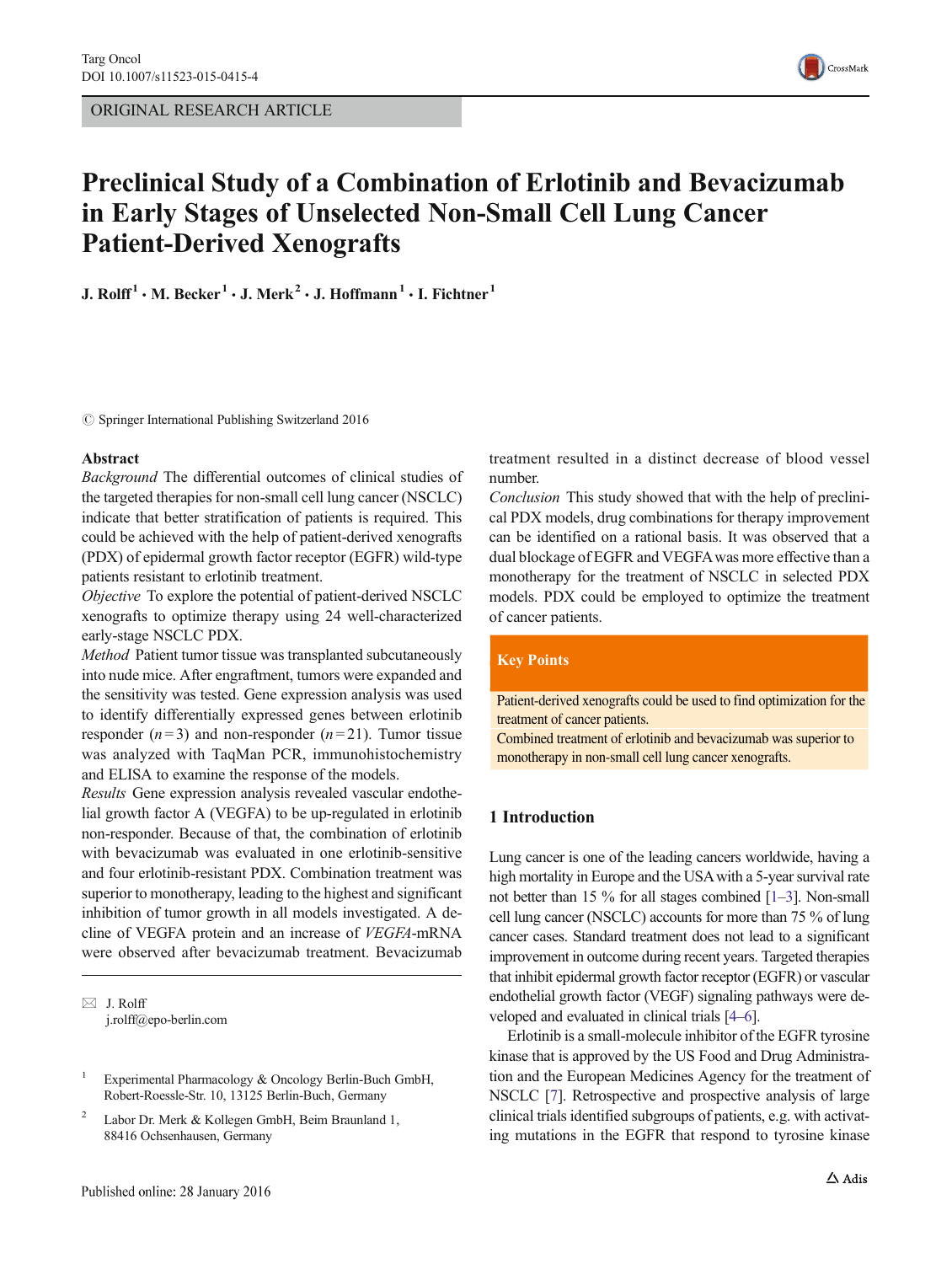inhibitors like erlotinib or gefitinib [\[8](#page-6-0)–[10\]](#page-6-0). The identification of patients without mutations who benefit from targeted therapies is still crucial because a significant number of lung cancer patients with EGFR wild-type respond to EGFR tyrosine kinase inhibitors as well [[11](#page-6-0)]. The pathways of VEGF and the EGFR are connected with each other [[12](#page-6-0)] as VEGF is downregulated by EGFR inhibition through hypoxia-inducible factor 1  $\alpha$  (HIF1A)-dependent and -independent mechanisms [\[13](#page-6-0)]. Bevacizumab inhibits angiogenesis by binding to VEGFA [\[14\]](#page-6-0) and is clinically used in combination with chemotherapy for the treatment of non-squamous NSCLC [[15](#page-6-0)].

Because of the tight connection between the EGFR and VEGF signaling pathways, several clinical combination studies with erlotinib and bevacizumab were performed. Targeting both VEGF and EGFR pathways showed synergy effects in preclinical in vivo studies [[16](#page-6-0)]. Resistance to EGFR inhibitors was suggested to be mediated at least partially by targeting VEGF-dependent signaling as an alternative survival pathway [\[17,](#page-6-0) [18\]](#page-6-0). Despite promising preclinical and early clinical evidence [\[19](#page-6-0), [20](#page-6-0)], a series of clinical trials (BeTa, ATLAS, TASK) failed to demonstrate a clinically relevant benefit from the combination of erlotinib and bevacizumab in molecularly un-selected patients [\[21](#page-6-0)–[24](#page-6-0)]. Better results were achieved when patients were selected for EGFR mutations [[25](#page-6-0)]. It was shown in a recently published meta-analysis that the addition of bevacizumab to chemotherapy or erlotinib could significantly improve progression-free survival and objective response rate both in first- and second-line treatments of advanced NSCLC. Nevertheless, the question whether bevacizumab plus erlotinib can prolong overall survival will need further validation [\[26\]](#page-6-0). These data warrant additional investigations for the optimal setting of a bevacizumab and erlotinib combination regimen.

The differential outcomes of the clinical studies and the lack of understanding of the mechanism of action indicate that better stratification of patients in combining therapies is required. Therefore, a preclinical investigation was initiated with a set of 24 well-characterized patient-derived xenografts (PDX) of NSCLC of early tumor stages [[27](#page-6-0)]. All PDX models had no activating or resistance-mediating mutations in the EGFR. In the course of the characterization of these models, a genome wide gene expression analysis with Affymetrix gene arrays was done that was used as basis for the present study. Frequently, gene expression analysis has been used to identify gene signatures or markers. But numerous (predictive) gene signatures exist that could not qualify as being beneficial [\[28](#page-6-0)]. Therefore, a different and simple approach was applied by searching for genes expressing proteins against which approved targeted drugs were available.

It was the aim of this study to explore the potential of patient-derived NSCLC xenografts of early stages for therapy optimization. Xenograft models that were intrinsically resistant to erlotinib were selected in order to improve the response by identifying a combination treatment with the help of gene

expression analysis. Further studies were performed to elucidate the mechanisms of response.

# 2 Methods

### 2.1 Patient-Derived Xenografts

The establishment and characterization of the PDX was described in detail earlier [[27](#page-6-0)]. In brief, the histological type of the 24 patients was determined according to World Health Organization (WHO) criteria. The collection consisted of 12 (48 %) squamous cell carcinomas, 6 (24 %) adenocarcinomas, and 4 (16 %) carcinomas with a pleiomorphic phenotype. The remaining tumors were diagnosed as large-cell or dedifferentiated carcinomas. The samples originated from female and male patients in equal shares. With one exception, the patients were long-term smokers. The PDX used in this study had no activating or resistance-mediating EGFR mutations; only Lu7860 had a silent Q787Q mutation. LuCa7462, LuCa7466 and LuCa7700 had a Kirsten rat sarcoma (KRAS) mutation.

All mice used in the study were handled in accordance with the Guidelines for the Welfare and Use of Animals in Cancer Research [\[29\]](#page-7-0) and according to the German Animal Protection Law, approved by the local responsible authorities. Tumor samples were cut into pieces of 3–4 mm and transplanted within 30 minutes subcutaneously into nude mice (in-house breeding). Once tumors became palpable, tumor size was measured twice weekly with a caliper-like instrument. Individual tumor volumes (V) were calculated by the formula  $V = (length x width<sup>2</sup>)/2$ and related to the values at the first day of treatment (relative tumor volume, RTV). Median treated to control (T/C) values of RTV were used for the evaluation of each treatment modality.

After 6 to 19 days, the mean tumor volume reached the indicated starting volume  $(50-100 \text{ mm}^3)$ , the mice were randomized to the four treatment arms (six mice per group) and treatment was started. The mice were treated using the following drug dosages and treatment schedules: erlotinib 50 mg/kg, orally, days 1–5 and days 8–12 and/ or bevacizumab 5 mg/kg, intraperitoneally, twice weekly. Control mice were treated with the vehicle alone (saline), orally. At the end of the experiments, tumors were excised, snap frozen and stored at −80 °C for further analyses.

#### 2.2 Gene Expression Analysis

Processing of expression arrays were described in detail in [\[27](#page-6-0)]. In brief, from 24 established NSCLC PDX untreated tumor samples  $(n=2 \text{ to } 5)$  were used for hybridization on Affymetrix GeneChip HGU133Plus2.0. In the present paper, GeneSpring GX11.0.2 software was used for data analyses.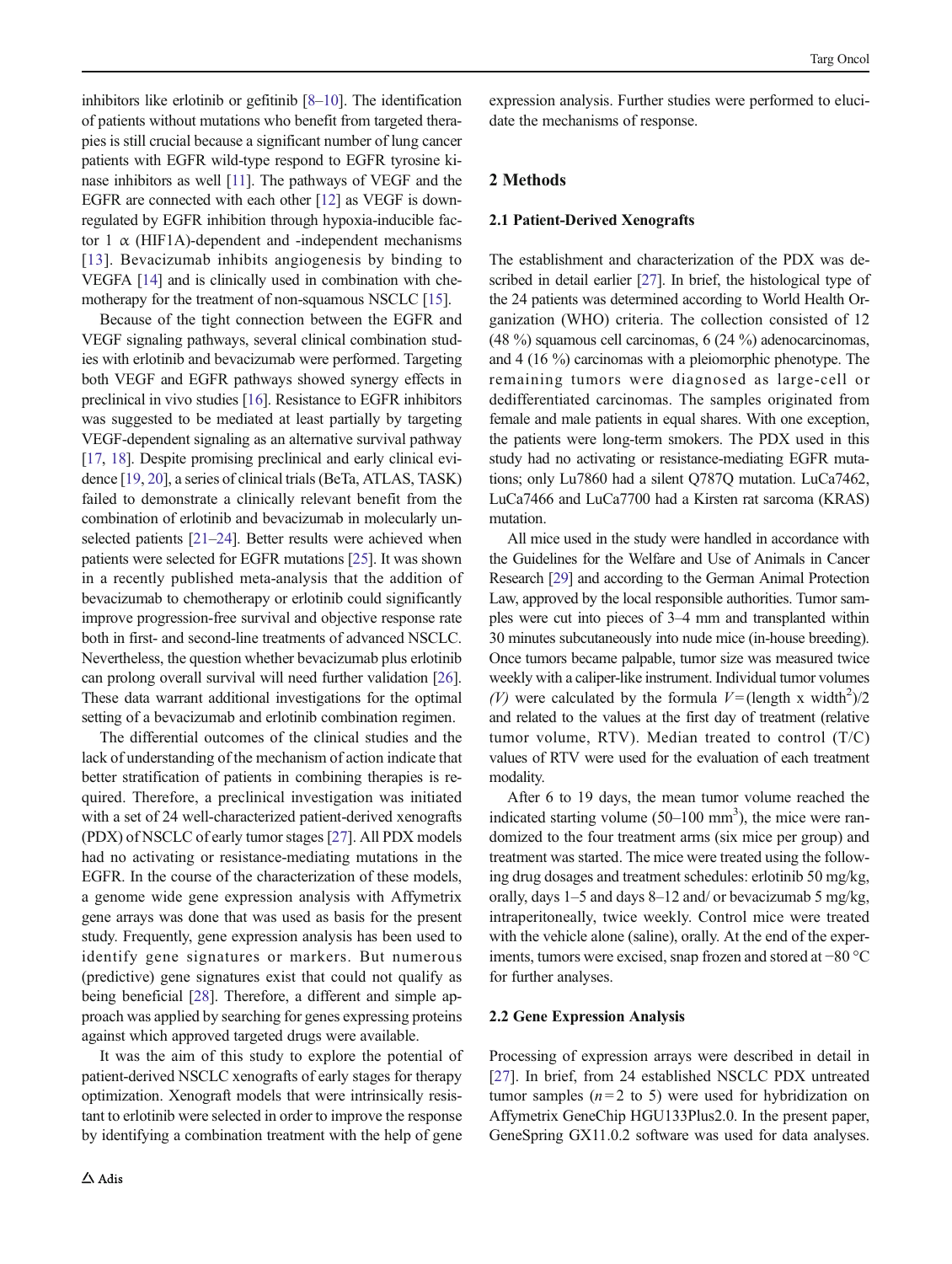The arrays were summarized with the MAS 5.0 summarization algorithm. The detection call was used to filter the probe sets (collection of probes designed to interrogate a given sequence) according to "present", "marginal" or "absent". Statistical testing of the filtered list was done with the Mann– Whitney test. The  $p$  value was adjusted for multiple comparisons with the Benjamini–Hochberg method to control the false discovery rate. Only probe sets that change more than 1.5-fold between the erlotinib responder  $(n=3)$  and nonresponder ( $n = 21$ ) and that had a corrected p value < 0.005 were accepted. In the list, only genes were considered when targeted therapies against their proteins existed.

RNA was extracted from  $2 \times 2 \times 2$ -mm tumor tissue samples which were snap frozen. RNA was isolated with an RNeasy isolation kit (Qiagen) according to the manufacturers' instructions. Total RNA was reversely transcribed using TaqMan reverse transcription reagents [Applied Biosystems (AB)]. TaqMan quantitative real-time polymerase chain reaction (PCR) was performed using cDNA corresponding to 40 ng of RNA per reaction. Gene-specific primers for VEGFA, HIF1A and carboanhydrase 9 as well as TaqMan® Fast Universal PCR Mastermix (AB) were used according to the manufacturers instructions, and amplifications were carried out on the StepOnePlus™real-time PCR system (AB) with 45 cycles. Each sample was done in at least two replicates. Normalized  $\Delta C_T$  values were obtained by subtracting the house-keeping gene  $\beta$ -*actin* C<sub>T</sub> from the gene of interest C<sub>T</sub>.

# 2.3 ELISA Assay

Lysates for enzyme-linked immunosorbent assay (ELISA) were prepared by adding lysis buffer (Cell Signaling Technology) containing protease and phosphatase inhibitors (Sigma-Aldrich) to the tumor tissue. The protein concentration was determined using the BioRad Protein Assay (BioRad Laboratories GmbH). The VEGFA-ELISA assay (PreproTech) was performed according to the manufacturers instructions. The calibration curve was calculated with the four-parameter logistic fit in GraphPad Prism software.

# 2.4 Microvessel Density

Frozen tissue was sliced with a cryotome (Leica CM1900), fixed with 4 % paraformaldehyde and blocked with 20 % goat serum. The sections were incubated with anti-mouse CD31 antibody (Becton Dickinson, Clone MEC 13.3) for one hour, followed by the secondary horseradish peroxidase (HRP) conjugated anti-rat antibody (Southern Biotech, cat. no. 3050–05). The staining was visualized with the 3-amino-9 ethylcarbazole (AEC) system (Vector Laboratories) and counterstained with hematoxylin. Three mice per group, randomly chosen, were stained and counted for the number of vessels in at least two representative fields per sample.

#### 2.5 Statistics

All statistical analyses were performed using GraphPad Prism version 5.02 for Windows, GraphPad Software, La Jolla, California, USA, [www.graphpad.com](http://www.graphpad.com/). Analysis of variance (ANOVA) was applied if more than two groups were compared. In vivo data were expressed as mean ± standard error.  $P < 0.05$  was considered statistically significant. All statistical tests were two-sided.

# 3 Results

# 3.1 Gene Expression Analysis Revealed Higher VEGFA Expression Levels in Erlotinib Non-Responders

According to their erlotinib response, the xenografts were divided into responders  $(n=3)$  and non-responders  $(n=21)$ using a cut-off level of  $T/C = 30$  %. Around 3100 probe sets, representing around 2200 fully annotated genes were found to be differentially expressed. In order to search for therapy optimization, we considered only genes expressing proteins against which targeted drugs are available. Furthermore, the ideal candidate should be higher expressed in the non-responders. A detailed analysis among the differentially expressed genes revealed VEGFA, SRC and PARP1 that were higher expressed in the non-responders. Four probe sets of VEGFA were identified with a two-fold difference in expression levels between responder and nonresponder and a corrected  $P$  value <0.002. So the hypothesis was derived that combination with a VEGFA inhibitor, like bevacizumab, could improve the response rate. The other therapy options like dasatinib against SRC and olaparib against PARP will be investigated in separate studies.

#### 3.2 Combined Inhibition of EGFR and VEGFA In vivo

Out of the available panel of NSCLC PDX, one erlotinibsensitive model (7466) and four resistant models (7126, 7462, 7700 and 7860) were selected for the present study. Erlotinib monotherapy did not significantly reduce the tumor volume in all models but a moderate inhibition was observed in the sensitive model, although this PDX had an EGFR wildtype. The monotherapy with bevacizumab delayed tumor growth in three out of five models significantly  $(P < 0.05)$ . In the sensitive model, the extent of the bevacizumab response was comparable to erlotinib. The combination treatment of erlotinib and bevacizumab was superior to the monotherapy, leading to the highest and significant  $(P < 0.05)$  inhibition of tumor growth in all models investigated (Fig. [1](#page-3-0)).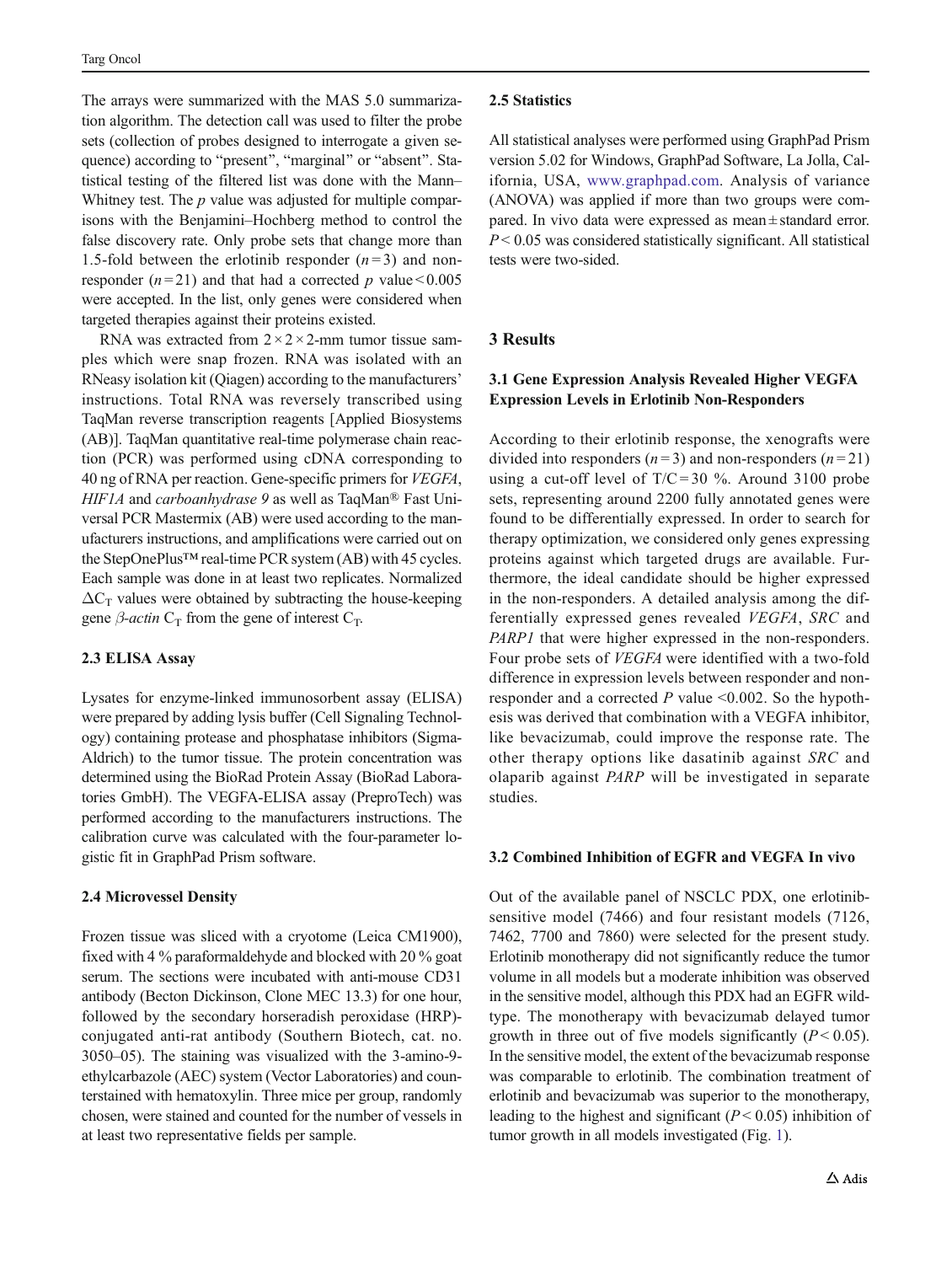<span id="page-3-0"></span>

Fig. 1 Sensitivity of five NSCLC xenografts. Tumor growth curves of five selected models after monotherapy with erlotinib (light grey), bevacizumab (grey) or the combination (dark grey). The model 7466 was sensitive in former studies, whereas the models 7126, 7462, 7700

#### 3.3 Analysis of VEGFA Expression in Tumor Tissue

The target molecule of bevacizumab, human VEGFA, was analyzed in order to elucidate its mechanism of action and to correlate with treatment and response (Fig. [2](#page-4-0)). Erlotinib treatment had no significant influence on the protein concentration in all models tested (Fig. [2a](#page-4-0)). A decreased protein expression could be observed after bevacizumab monotherapy in two out of five models. After combination with erlotinib, a significant decline of VEGFA expression was seen in the erlotinibsensitive and two erlotinib-resistant models.

Four out of five PDX models showed an up-regulation (lower delta  $C_T$  values) of the VEGFA mRNA after bevacizumab treatment that was significant  $(P < 0.05)$  in the sensitive model 7466 and in three resistant models (Fig. [2b](#page-4-0)).

#### 3.4 Influence on Blood Vessels

The potential influence of the different treatment schemes on tumor angiogenesis was assessed by immunohistological staining of the murine endothelial protein CD31. The microvessel number was slightly decreased after erlotinib treatment in four out of five models. Bevacizumab led to a distinct decrease of blood vessel number in all models. This effect was strengthened in the combination group, leading to a (significant) decline of this parameter in all models. It was further observed that the morphology of the blood vessels changed in the treated samples compared to the control group (see Fig. [3](#page-5-0)).

# 3.5 No Impact on Hypoxia Marker Genes in Response to Bevacizumab

After observing a different regulation of VEGFA mRNA, we further investigated if this was due to hypoxia caused by the

and 7860 did not respond to erlotinib. Mean tumor volume  $(n=6)$  with standard error of the mean was shown. The x-axis shows days after tumor transplantation.  $*$  statistically significant  $P < 0.05$  compared to control group

treatment. HIF1A and carboanhydrase 9 were analyzed on mRNA level. Neither HIF1A nor carboanhydrase 9 mRNA were found to be differentially expressed in the control or treated tumor samples (data not shown).

#### 4 Discussion

Our study was initiated to show that PDX can be used to propose an optimization of treatment for cancer patients. We found a combinatorial treatment to overcome erlotinib resistance. During recent years, intense research has been performed to improve the prognosis of NSCLC after chemotherapeutic treatment. Targeted agents were broadly tested in clinical studies or entered the clinics but have shown only limited efficacy as monotherapy. One explanation could be the use of cell lines for the generation of preclinical data. The in vitro system is relatively easy to handle, allows molecular manipulations, functional analyses and a high degree of standardization. Numerous cell line-derived xenografts were established to perform investigations under in vivo settings. But the individuality of the patient tumor is missing as cell lines with high passage numbers show an increased dedifferentiation [[30\]](#page-7-0). Further, they only possess limited histological and molecular congruence with the primary tumor [\[31\]](#page-7-0). PDX can be seen as a link between the bench and the clinic as they combine features from both systems. The individual characteristics like response rate of the patient are maintained [[27](#page-6-0), [30](#page-7-0)] and sufficient tumor material for analysis is available. The use of PDX as a preclinical tool is a step towards the realization of an individualized medicine.

The PDX models in this set were subdivided into intrinsically sensitive and resistant xenografts based on erlotinib response. It should be noted, this approach is challenging due to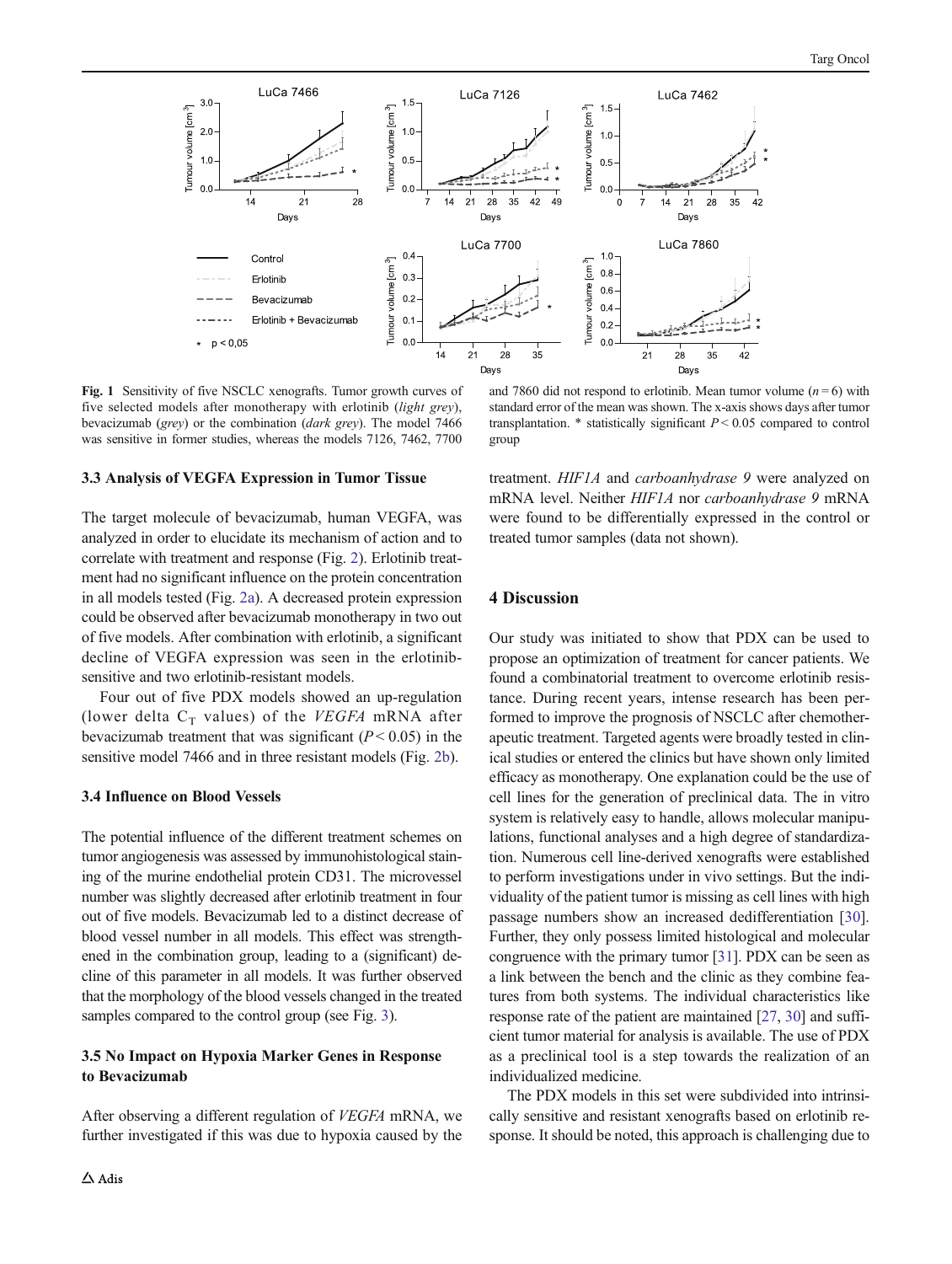<span id="page-4-0"></span>Fig. 2 VEGFA mRNA and protein expression after treatment in NSCLC xenograft models. a A decrease of VEGFA protein expression was determined after bevacizumab and slightly after erlotinib treatment. b An increase of mRNA levels of VEGFA was observed after bevacizumab monotherapy and after combination therapy. Mean expression ( $n = 4$  to 6) with standard error of the mean was shown. Ctr: control, Erl: erlotinib, Bev: bevacizumab, \* statistically significant  $P < 0.05$ 

#### $\mathsf{a}$ VEGFA protein expression



the laborious generation of xenograft models and the resulting limited number of models included. The gene expression analysis revealed that VEGFAwas differentially expressed among others. VEGFA was selected as bevacizumab is approved for the treatment of non-squamous NSCLC. Although EGFR wild type, one model responded to erlotinib. Like known from other publications the KRAS mutated PDX were erlotinib resistant [[32](#page-7-0)]. The combination of erlotinib and bevacizumab led in all five NSCLC PDX to a significant tumor regression compared to controls and led to better response rates compared to the monotherapies. That effect was seen both in the erlotinib-sensitive and erlotinib-resistant PDX models. Published (preclinical) data confirmed an additive anti-tumor effect after treatment with erlotinib and bevacizumab in NSCLC [\[33\]](#page-7-0) and xenografts of other cancer types [[34](#page-7-0), [35\]](#page-7-0) and may be explained by increasing concentrations of erlotinib in the tumor during treatment [\[33](#page-7-0)].

VEGFA mRNA and protein were analyzed as molecular markers for the targeted mechanism of action. Bevacizumab binds to VEGFA and neutralizes the growth factor by forming an immune complex which will be degraded [[36,](#page-7-0) [37](#page-7-0)]. That leads to a decrease in the VEGFA protein which could be observed in all treated models and is consistent with results of previous studies [\[33](#page-7-0), [38](#page-7-0)]. In parts, the decrease of the protein could also be explained by interference of the antibody bevacizumab with the ELISA assay. A slight decline of VEGFA was found in the erlotinib-treated group and the protein decreased further after bevacizumab treatment in all models. The level of reduction was not clearly associated with the response to bevacizumab. Only VEGFA expressed by the human PDX tissue was detected because bevacizumab binds exclusively to the human VEGFA and not to the murine protein, and VEGFA expression was analyzed with a humanspecific ELISA assay and primers.

As reported in the literature, cetuximab therapy reduces pro-angiogenic factors like VEGF in preclinical models of lung cancer [\[39](#page-7-0)]. Similar observations were described for tyrosine kinase inhibitors [[40](#page-7-0)]. A compensatory increase in the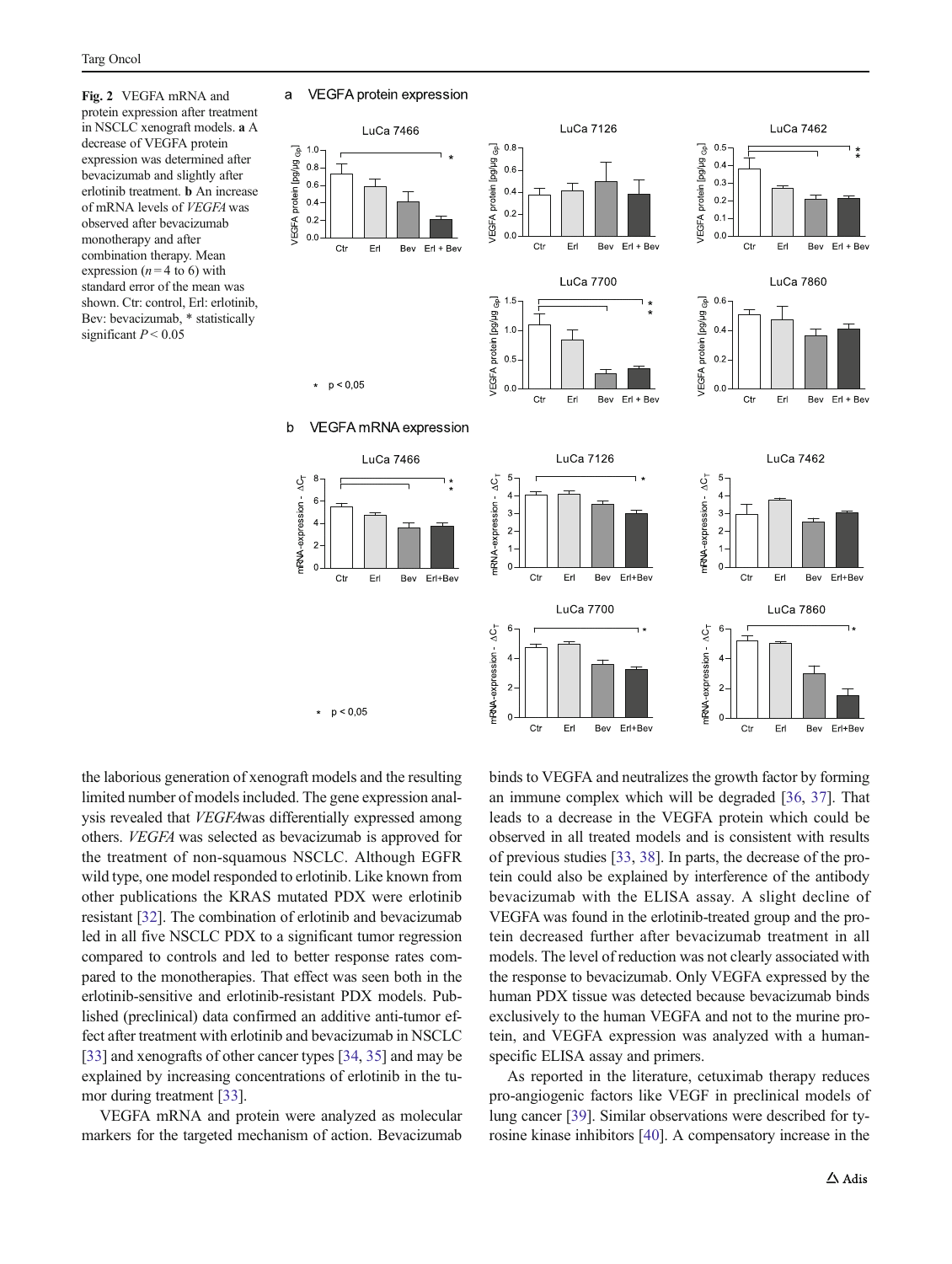<span id="page-5-0"></span>Fig. 3 Determination of blood a vessel density in NSCLC xenografts after anti-EGFR and anti-angiogenic treatment. a The number of blood vessels decreased in all models after the treatment with bevacizumab (Bev). b One representative example for CD31 staining. The number of blood vessels decreased from the control group  $(A)$  to the erlotinib group  $(B)$  and further in the bevacizumab  $(C)$ monotherapy group. The lowest number of blood vessels was observed in the combination group (D). Ctr: control, Erl: erlotinib, Bev: bevacizumab, \* statistically significant  $P < 0.05$ 



VEGFA mRNA level was described in tumor cells [\[41](#page-7-0)] and a higher mRNA level was also found in our experiments under bevacizumab monotherapy as well as in the combination group. These results indicate that a dual blockage of signaling pathways has the potential for improved NSCLC treatment.

A decrease of VEGFA protein is suggested to inhibit angiogenesis. Therefore, CD31 was used as a marker for endothelial cells in order to visualize the vasculature. Almost all models showed a reduced number of blood vessels under bevacizumab and erlotinib treatment. In other preclinical xenografts, anti-EGFR treatment with cetuximab or tyrosine kinase inhibitors was also associated with a decrease of VEGF and a reduced number of microvessels and metastases [[40,](#page-7-0) [42\]](#page-7-0). In our study, it seemed that bevacizumab had the major impact on the reduction of blood vessels, but a further decrease was observed in the combination groups. Thus, it can be hypothesized that EGFR and VEGFA blockage have an additive effect on blood vessel density. According to the literature and our own observations, treatment with antiangiogenic drugs not only prevents neo-angiogenesis but also normalizes the morphology of the vasculature [[43,](#page-7-0) [44](#page-7-0)] as a probable precondition for increased drug delivery in preclinical studies [[45](#page-7-0), [46\]](#page-7-0). But there is a window of normalization that differs from patient to patient [\[47,](#page-7-0) [48\]](#page-7-0) as well as some differences of VEGF kinetics and distribution in mice versus human [\[49\]](#page-7-0) which might explain the differences of preclinical and clinical data.

A tight connection between VEGF induction and hypoxia exists because VEGF is down-regulated by EGFR inhibition through HIF1A-dependent and -independent mechanisms [\[13\]](#page-6-0). Treatment with drugs could cause hypoxic conditions in the tumor itself. The mRNA expression of HIF1A and carboanhydrase 9, which was formerly shown to be upregulated by HIF1A [[50\]](#page-7-0), was analyzed. No regulation of HIF1A or carboanhydrase 9 on the RNA level was seen in the present study. Hence, it could be concluded that the change of VEGFA expression was not indirectly induced via hypoxia but could be due to another unidentified mechanism like an EGFR blockade.

This study showed that with the help of preclinical PDX models representing tumors of individual patients, drug combinations for therapy improvement can be identified on a rational basis. It was observed that a dual blockage of EGFR and VEGFA was more effective than monotherapy for the treatment of NSCLC in the unselected PDX models used here. The relative VEGFA expression in tumors could be used for a preliminary stratification of patients for an additional anti-VEGF treatment but it needs further validation in larger cohorts. The present response rates coincide with the recently published meta-analysis, but, on the other hand, differ compared to some clinical trials [\[21](#page-6-0)–[23,](#page-6-0) [26](#page-6-0)]. Schedule and dosing of such combination therapies require substantial considerations. Further investigations to determine an optimized treatment schedule should be done. In the frame of such a study, the mechanism of action could be analyzed and validated in the tumor samples by different methods. In the future, investigations exploring the mechanism of erlotinib resistance could be done within this molecularly selected PDX panel. That should help to better understand preclinical data and translate them to the clinic to increase efficacy. In that way, high drug costs and redundant patient treatments could be avoided.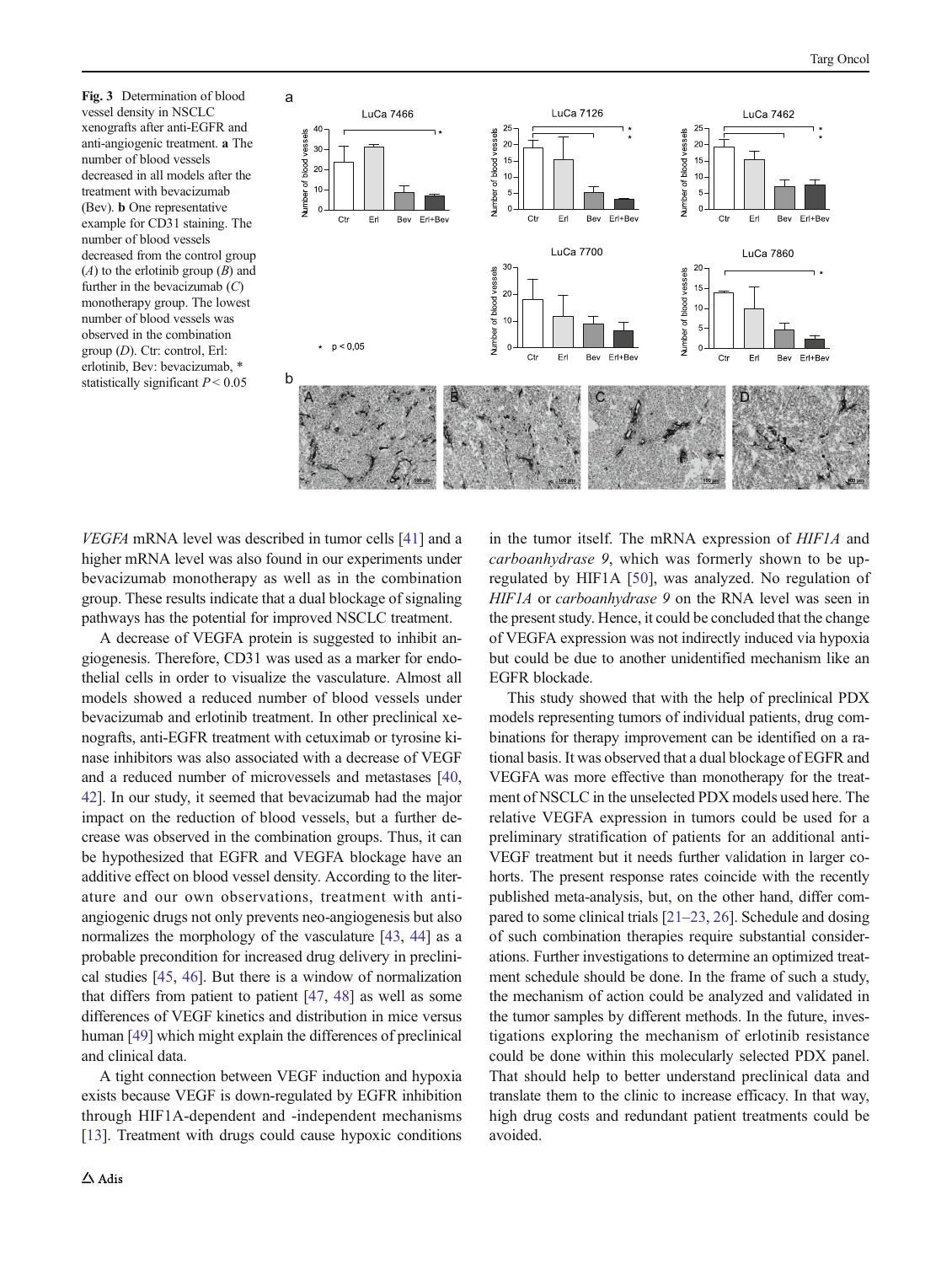# <span id="page-6-0"></span>5 Conclusions

PDX are preclinical models that should be used to find rational optimization strategies for the treatment of cancer patients. It could be shown that a dual blockage of EGFR and VEGFA was more effective than a monotherapy for the treatment of unselected NSCLC.

#### Compliance with Ethical Standards

#### Funding None.

Conflict of Interest J. Rolff, M. Becker, J. Hoffmann and I. Fichtner are employees of EPO Berlin-Buch GmbH. J. Merk declares no conflic of interest. All animals used were handled according to the Guidelines for the Welfare and Use of Animals in Cancer Research and according to the German Animal Protection Law, approved by the local responsible authorities.

# **References**

- 1. American Cancer Society Global Cancer Facts & Figures 2012. http://www.cancer.org/research/cancerfactsstatistics/global. 2012. Accessed Apr 2015.
- 2. Ferlay J, Parkin DM. Steliarova-Foucher E Estimates of cancer incidence and mortality in Europe in 2008. Eur J Cancer. 2010;46:765–81.
- 3. Jemal A, Bray F, Center MM et al. Global cancer statistics. CA Cancer J Clin. 2011;61:69–90.
- 4. Pakkala S, Ramalingam SS. Combined inhibition of vascular endothelial growth factor and epidermal growth factor signaling in nonsmall-cell lung cancer therapy. Clin Lung Cancer. 2009;10(1):S17–  $23$
- 5. Pal SK, Figlin RA, Reckamp K. Targeted therapies for nonsmall cell lung cancer: an evolving landscape. Mol Cancer Ther. 2010;9: 1931–44.
- 6. Belani CP, Goss G, Blumenschein Jr G. Recent clinical developments and rationale for combining targeted agents in nonsmall cell lung cancer (NSCLC). Cancer Treat Rev. 2012;38:173–84.
- Shepherd FA, Rodrigues PJ, Ciuleanu T, et al. Erlotinib in previously treated non-small-cell lung cancer. N Engl J Med. 2005;353: 123–32.
- 8. Paez JG, Janne PA, Lee JC, et al. EGFR mutations in lung cancer: correlation with clinical response to gefitinib therapy. Science. 2004;304:1497–500.
- 9. Pao W, Miller V, Zakowski M, et al. EGF receptor gene mutations are common in lung cancers from Bnever smokers^ and are associated with sensitivity of tumors to gefitinib and erlotinib. Proc Natl Acad Sci U S A. 2004;101:13306–11.
- 10. Lynch TJ, Bell DW, Sordella R, et al. Activating mutations in the epidermal growth factor receptor underlying responsiveness of nonsmall-cell lung cancer to gefitinib. N Engl J Med. 2004;350:2129– 39.
- 11. Laurie SA, Goss GD. Role of epidermal growth factor receptor inhibitors in epidermal growth factor receptor wild-type nonsmallcell lung cancer. J Clin Oncol. 2013;31:1061–9.
- 12. Byers LA, Heymach JV. Dual targeting of the vascular endothelial growth factor and epidermal growth factor receptor pathways: rationale and clinical applications for non-small-cell lung cancer. Clin Lung Cancer. 2007;8 Suppl 2:S79–85.
- 13. Pore N, Jiang Z, Gupta A, et al. EGFR tyrosine kinase inhibitors decrease VEGF expression by both hypoxia-inducible factor (HIF)- 1-independent and HIF-1-dependent mechanisms. Cancer Res. 2006;66:3197–204.
- 14. Brekken RA, Overholser JP, Stastny VA, et al. Selective inhibition of vascular endothelial growth factor (VEGF) receptor 2 (KDR/Flk-1) activity by a monoclonal anti-VEGF antibody blocks tumor growth in mice. Cancer Res. 2000;60:5117–24.
- 15. Sandler A, Gray R, Perry MC, et al. Paclitaxel-carboplatin alone or with bevacizumab for non-small-cell lung cancer. N Engl J Med. 2006;355:2542–50.
- 16. Tonra JR, Deevi DS, Corcoran E, et al. Synergistic antitumor effects of combined epidermal growth factor receptor and vascular endothelial growth factor receptor-2 targeted therapy. Clin Cancer Res. 2006;12:2197–207.
- 17. Lichtenberger BM, Tan PK, Niederleithner H, et al. Autocrine VEGF signaling synergizes with EGFR in tumor cells to promote epithelial cancer development. Cell. 2010;140:268–79.
- 18. Larsen AK, Ouaret D, El OK, et al. Targeting EGFR and VEGF(R) pathway cross-talk in tumor survival and angiogenesis. Pharmacol Ther. 2011;131:80–90.
- 19. Herbst RS, Johnson DH, Mininberg E, et al. Phase I/II trial evaluating the anti-vascular endothelial growth factor monoclonal antibody bevacizumab in combination with the HER-1/epidermal growth factor receptor tyrosine kinase inhibitor erlotinib for patients with recurrent non-small-cell lung cancer. J Clin Oncol. 2005;23:2544–55.
- Tortora G, Ciardiello F, Gasparini G. Combined targeting of EGFRdependent and VEGF-dependent pathways: rationale, preclinical studies and clinical applications. Nat Clin Pract Oncol. 2008;5: 521–30.
- 21. Hainsworth J, Herbst RA. phase III, multicenter, placebocontrolled, doubleblind, randomized clinical trial to evaluate the efficacy of bevacizumab (Avastin) in combination with erlotinib (Tarceva) compared with erlotinib alone for treatment of advanced non-small cell lung cancer after failure of standard first-line chemotherapy. J Thorac Oncol. 2008;3(4):302.
- 22. Miller VA, O'Connor P, Soh C, et al. A randomized, doubleblind, placebo controlled, phase IIIb trial (ATLAS) comparing bevacizumab (B) therapy with or without erlotinib (E) after completion of chemotherapy with B for first-line treatment of locally advanced, recurrent, or metastatic NSCLC. J Clin Oncol. 2009;27: 799.
- 23. Ciuleanu T, Tsai CM, Tsao CJ, et al. A phase II study of erlotinib in combination with bevacizumab versus chemotherapy plus bevacizumab in the first-line treatment of advanced nonsquamous non-small cell lung cancer. Lung Cancer. 2013;82:276–81.
- 24. Johnson BE, Kabbinavar F, Fehrenbacher L, et al. ATLAS: randomized, double-blind, placebo-controlled, phase IIIB trial comparing bevacizumab therapy with or without erlotinib, after completion of chemotherapy, with bevacizumab for first-line treatment of advanced non-small-cell lung cancer. J Clin Oncol. 2013;31:3926–34.
- 25. Seto T, Kato T, Nishio M, et al. Erlotinib alone or with bevacizumab as first-line therapy in patients with advanced nonsquamous nonsmall-cell lung cancer harbouring EGFR mutations (JO25567): an open-label, randomised, multicentre, phase 2 study. Lancet Oncol. 2014;15:1236–44.
- 26. Sun L, Ma JT, Zhang SL, et al. Efficacy and safety of chemotherapy or tyrosine kinase inhibitors combined with bevacizumab versus chemotherapy or tyrosine kinase inhibitors alone in the treatment of non-small cell lung cancer: a systematic review and meta-analysis. Med Oncol. 2015;32:473.
- 27. Fichtner I, Rolff J, Soong R, et al. Establishment of patientderived non-small cell lung cancer xenografts as models for the identification of predictive biomarkers. Clin Cancer Res. 2008;14:6456–68.
- 28. Kuner R. Lung Cancer Gene Signatures and Clinical Perspectives. Microarrays. 2013;2:318–39.